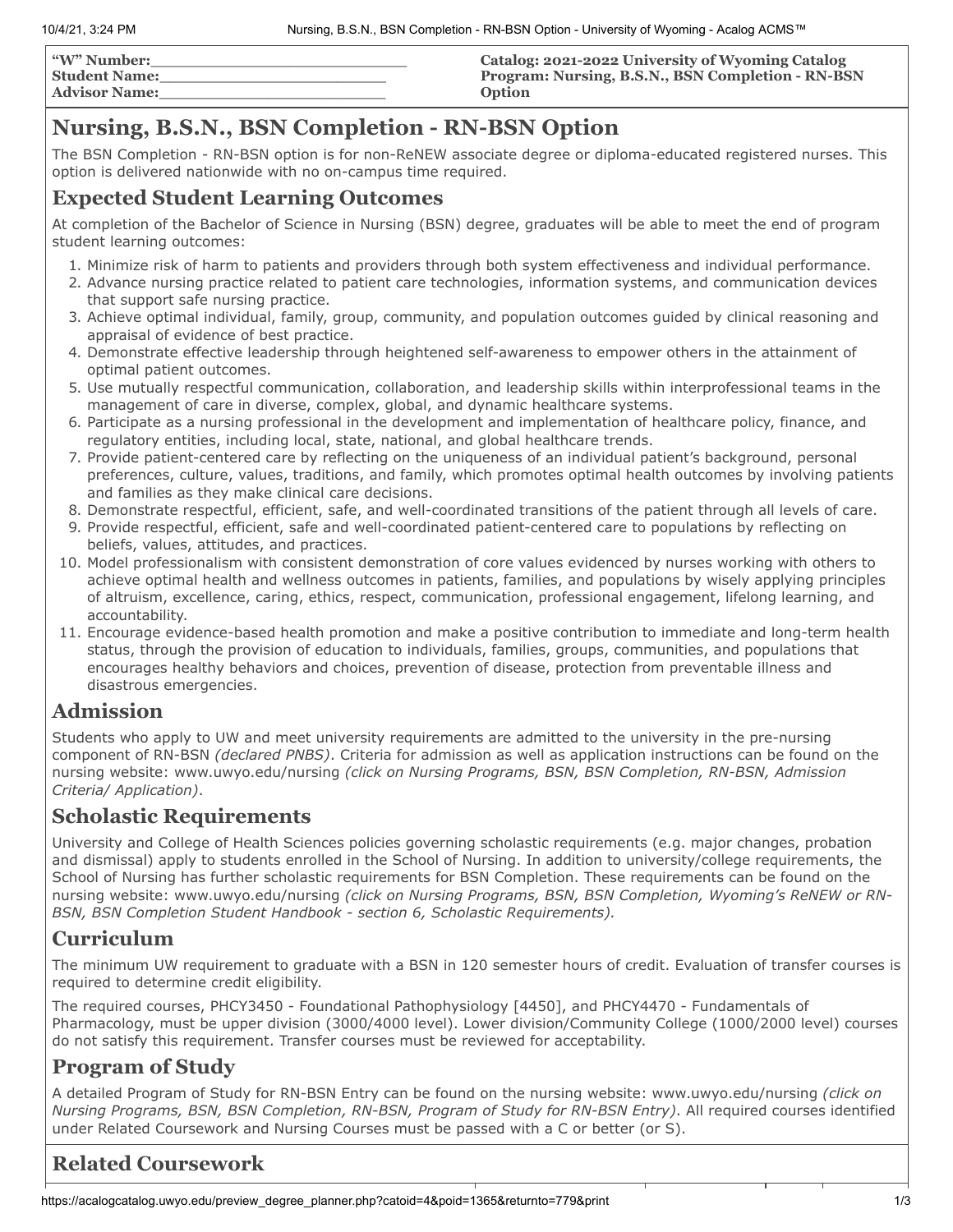#### 10/4/21, 3:24 PM Nursing, B.S.N., BSN Completion - RN-BSN Option - University of Wyoming - Acalog ACMS™

| <b>Course Name</b>                                            | <b>Credits:</b> | <b>Term Taken</b> |       | Grade Gen Ed  |
|---------------------------------------------------------------|-----------------|-------------------|-------|---------------|
| MATH1400 - College Algebra                                    | Credits: 3      |                   |       |               |
|                                                               |                 |                   |       |               |
| STAT2050 - Fundamentals of Statistics                         | Credits: 4      |                   |       |               |
| <b>OR</b>                                                     |                 |                   |       |               |
| STAT2070 - Introductory Statistics for the Social Sciences    | Credits: 4      |                   |       |               |
|                                                               |                 |                   |       |               |
| FCSC1141 - Principles of Nutrition                            | Credits: 3      |                   |       |               |
| PSYC1000 - General Psychology                                 | Credits: 3      |                   |       |               |
| LIFE1010 - General Biology                                    | Credits: 4      |                   |       |               |
|                                                               |                 |                   |       |               |
| CHEM1000 - Introductory Chemistry                             | Credits: 4      |                   |       |               |
| <b>OR</b>                                                     |                 |                   |       |               |
| CHEM1020 - General Chemistry I                                | Credits: 4      |                   |       |               |
|                                                               |                 |                   |       |               |
| MICR2021 - General Microbiology                               | Credits: 4      |                   |       |               |
| <b>OR</b>                                                     |                 |                   |       |               |
| MOLB2021 - General Microbiology                               | Credits: 4      |                   |       |               |
| <b>OR</b>                                                     |                 |                   |       |               |
| MICR2240 - Medical Microbiology                               | Credits: 4      |                   |       |               |
| <b>OR</b>                                                     |                 |                   |       |               |
| MOLB2240 - Medical Microbiology                               | Credits: 4      |                   |       |               |
|                                                               |                 |                   |       |               |
| PHCY3450 - Foundational Pathophysiology                       | Credits: 4      |                   |       |               |
| PHCY4470 - Fundamentals of Pharmacology                       | Credits: 4      |                   |       |               |
| An approved Human Anatomy course Credits: 4                   |                 |                   |       |               |
| An approved Human Physiology course Credits: 4<br>$\bullet$   |                 |                   |       |               |
|                                                               |                 |                   |       |               |
| <b>Nursing Courses</b>                                        |                 |                   |       |               |
| <b>Course Name</b>                                            | <b>Credits:</b> | <b>Term Taken</b> | Grade | <b>Gen Ed</b> |
| NURS3425 - Bridging Nursing Paradigms                         | Credits: 3      |                   |       |               |
| NURS4055 - Application of Evidence in Nursing Practice (COM3) | Credits: 3      |                   |       |               |
| NURS4630 - Public/Community Health                            | Credits: 2      |                   |       |               |
| NURS4635 - Community as Client                                | Credits: 2      |                   |       |               |
| NURS4640 - Health Equity                                      | Credits: 2      |                   |       |               |
| NURS4645 - Population Health                                  | Credits: 2      |                   |       |               |
| NURS4660 - Healthcare Informatics                             | Credits: 3      |                   |       |               |
| NURS4830 - Leadership in Healthcare Today                     | Credits: 2      |                   |       |               |
| NURS4835 - Leading Nursing Practice                           | Credits: 2      |                   |       |               |
| NURS4840 - Healthcare Systems and Policy                      | Credits: 2      |                   |       |               |
| NURS4845 - Innovation in Nursing Practice                     | Credits: 2      |                   |       |               |
| NURS4855 - Contemporary Nursing Practice                      | Credits: 2      |                   |       |               |
|                                                               |                 |                   |       |               |

#### **University Studies Program Coursework**

| <b>Course Name</b>                                                                                                                                                                                                    | <b>Credits:</b> | <b>Term Taken</b> | Grade | <b>Gen Ed</b> |
|-----------------------------------------------------------------------------------------------------------------------------------------------------------------------------------------------------------------------|-----------------|-------------------|-------|---------------|
| • First-Year Seminar (FYS) course Credits: 3 Met with<br>30+ post high school hours.                                                                                                                                  |                 |                   |       |               |
| ENGL1010 - College Composition and Rhetoric                                                                                                                                                                           | Credits: 3      |                   |       |               |
| • Communication 2 (COM2) course Credits: 3 Grades of C<br>or better (or S) are required for COM1 and COM2<br>• Human Culture (H) course Credits: 3 (not PSYC 1000)<br>• U.S. & WY Constitutions (V) course Credits: 3 |                 |                   |       |               |

#### **Escrow Courses**

*(Credits are automatically posted to the student's UW transcript during the semester of NURS 4855 enrollment. These credits represent credit for nursing content learned in the associate degree or diploma in nursing program.)*

*(Note: Course requirements/expectations are subject to change. Maintain contact with FWWSON for current expectations.)*